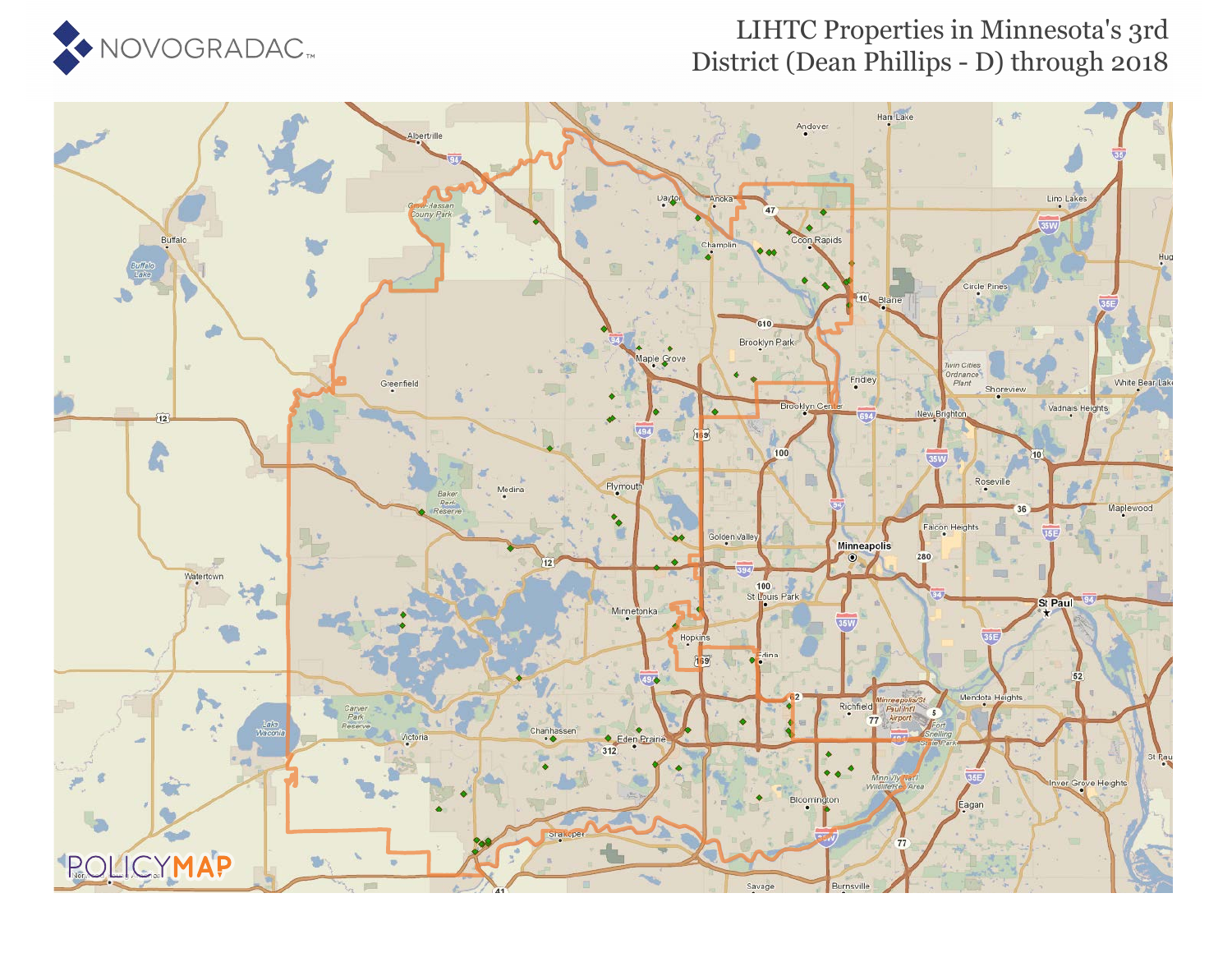| <b>Project Name</b>                                  | <b>Address</b>                                               | <b>City</b>               | <b>State</b>               | <b>Zip Code</b> | Nonprofit<br><b>Sponsor</b> | <b>Allocation</b><br><b>Year</b> | <b>Annual</b><br><b>Allocated</b><br><b>Amount</b> | <b>Year Placed</b><br>in Service | <b>Construction Type</b>  | <b>Total</b><br><b>Units</b> | Low<br><b>Income</b><br><b>Units</b> | <b>Rent or</b><br><b>Income</b><br><b>Ceiling</b> | <b>Credit</b><br>Percentage             | Tax-<br><b>Exempt</b><br><b>Bond</b> | <b>HUD Multi-</b><br>Family<br>Financing/Rental<br><b>Assistance</b> |
|------------------------------------------------------|--------------------------------------------------------------|---------------------------|----------------------------|-----------------|-----------------------------|----------------------------------|----------------------------------------------------|----------------------------------|---------------------------|------------------------------|--------------------------------------|---------------------------------------------------|-----------------------------------------|--------------------------------------|----------------------------------------------------------------------|
| <b>COLUMBINE</b><br><b>TOWNHOMES</b>                 | 8621                                                         | COLUMBINE RD EDEN PRAIRIE | MN                         | 55344           |                             | 1995                             | \$0                                                | 1997                             | <b>New Construction</b>   | 32                           | 31                                   | 60% AMGI                                          | $70\,\%$ present $\,$ No value          |                                      |                                                                      |
| COTTAGE<br><b>HOMESTEADS OF</b><br><b>COON CREEK</b> | 2700 COON<br><b>RAPIDS BLVD</b><br>NW                        | <b>COON RAPIDS</b>        | MN                         | 55433           |                             | 1995                             | \$0                                                | 1997                             | <b>New Construction</b>   | 47                           | 37                                   | 60% AMGI                                          | $70\,\%$ present $\,$ No value          |                                      |                                                                      |
| <b>CROWN RIDGE APTS</b>                              | 11367<br>FAIRFIELD RD MINNETONKA<br>W                        |                           | MN                         | 55305           |                             | 1996                             | $\$0$                                              | 1997                             | <b>New Construction</b>   | 63                           | 40                                   | 60% AMGI                                          | $70\,\%$ present $\,$ No value          |                                      |                                                                      |
| <b>EAST CREEK</b><br><b>CARRIAGE HOMES</b>           | 730 RAVOUX RD CHASKA                                         |                           | MN                         | 55318           |                             | 1995                             | \$0                                                | 1997                             | <b>New Construction</b>   | 38                           | 33                                   | 60% AMGI                                          | $70\,\%$ present $\,$ No value          |                                      |                                                                      |
| <b>GROVELAND TERRACE</b><br><b>TOWNHOMES</b>         | 6828<br>$\mathbf N$                                          | VICKSBURG LN MAPLE GROVE  | MN                         | 55311           |                             | 1995                             | \$0                                                | 1997                             | <b>New Construction</b>   | 47                           | 39                                   |                                                   | $70\,\%$ present $\,$ No value          |                                      |                                                                      |
| MINNETONKA MILLS<br><b>TOWNHOMES</b>                 | 11390<br>MINNETONKA MINNETONKA<br>MILLS RD                   |                           | $\mathbf{M} \mathbf{N}$    | 55305           |                             | 1996                             | \$0                                                | 1997                             | New Construction          | 31                           | 28                                   | 60% AMGI                                          | $70\,\%$ present $\,$ No value          |                                      |                                                                      |
| <b>OAK RUN</b><br><b>TOWNHOMES</b>                   | 10045<br>BUTTERNUT ST COON RAPIDS<br>NW                      |                           | MN                         | 55448           |                             | 1996                             | \$0                                                | 1997                             | <b>New Construction</b>   | 16                           | 11                                   | 60% AMGI                                          | $70\,\%$ present $\,$ No value          |                                      |                                                                      |
| THOUSAND OAKS                                        | 1018 124TH CIR COON RAPIDS<br><b>NW</b>                      |                           | MN                         | 55448           |                             | 1995                             | \$0                                                | 1997                             | <b>New Construction</b>   | 12                           | 11                                   | 60% AMGI                                          | $70\,\%$ present $\,$ No $\,$<br>value  |                                      |                                                                      |
| VILLAS BY MARY T AT 812 98TH AVE<br><b>PALM</b>      | $\ensuremath{\text{NW}}$                                     | <b>COON RAPIDS</b>        | $\mathop{\rm MN}\nolimits$ | 55433           |                             | 1996                             | \$0                                                | 1997                             | <b>New Construction</b>   | 20                           | 14                                   | 50% AMGI                                          | $70\,\%$ present $\,$ No value          |                                      |                                                                      |
| <b>EDENVALE FAMILY</b><br>HOUSING                    | 7411 MITCHELL<br>RD                                          | EDEN PRAIRIE              | MN                         | 55344           | $\rm\thinspace No$          | 1997                             | \$0                                                | 1998                             | <b>New Construction</b>   | 32                           | 32                                   | 60% AMGI                                          | $30\,\%$ present $\,$ No value          |                                      |                                                                      |
| <b>OAK MANOR</b><br><b>TOWNHOMES</b>                 | 9700<br>BUTTERNUT ST COON RAPIDS<br>$\ensuremath{\text{NW}}$ |                           | MN                         | 55448           | Yes                         | 1996                             | \$0                                                | 1998                             | <b>New Construction</b>   | 40                           | 40                                   | 60% AMGI                                          | 30 % present $\,$ No $\,$<br>value      |                                      |                                                                      |
| <b>BRICKSTONE</b><br><b>TOWNHOMES</b>                | 830 WALNUT PL CHASKA                                         |                           | MN                         | 55318           | No                          | 1997                             | \$0                                                | 1999                             | <b>New Construction</b>   | 30                           | 29                                   | 60% AMGI                                          | $70\,\%$ present $\,$ No value          |                                      |                                                                      |
| <b>BROOKS LANDING</b>                                | 5825 74TH AVE<br>N                                           | BROOKLYN PARK MN          |                            | 55443           | $\rm\, No$                  | 1997                             | \$0                                                | 1999                             | Acquisition and Rehab 110 |                              | 108                                  |                                                   | Both $30\%$<br>and 70%<br>present value | Yes                                  |                                                                      |

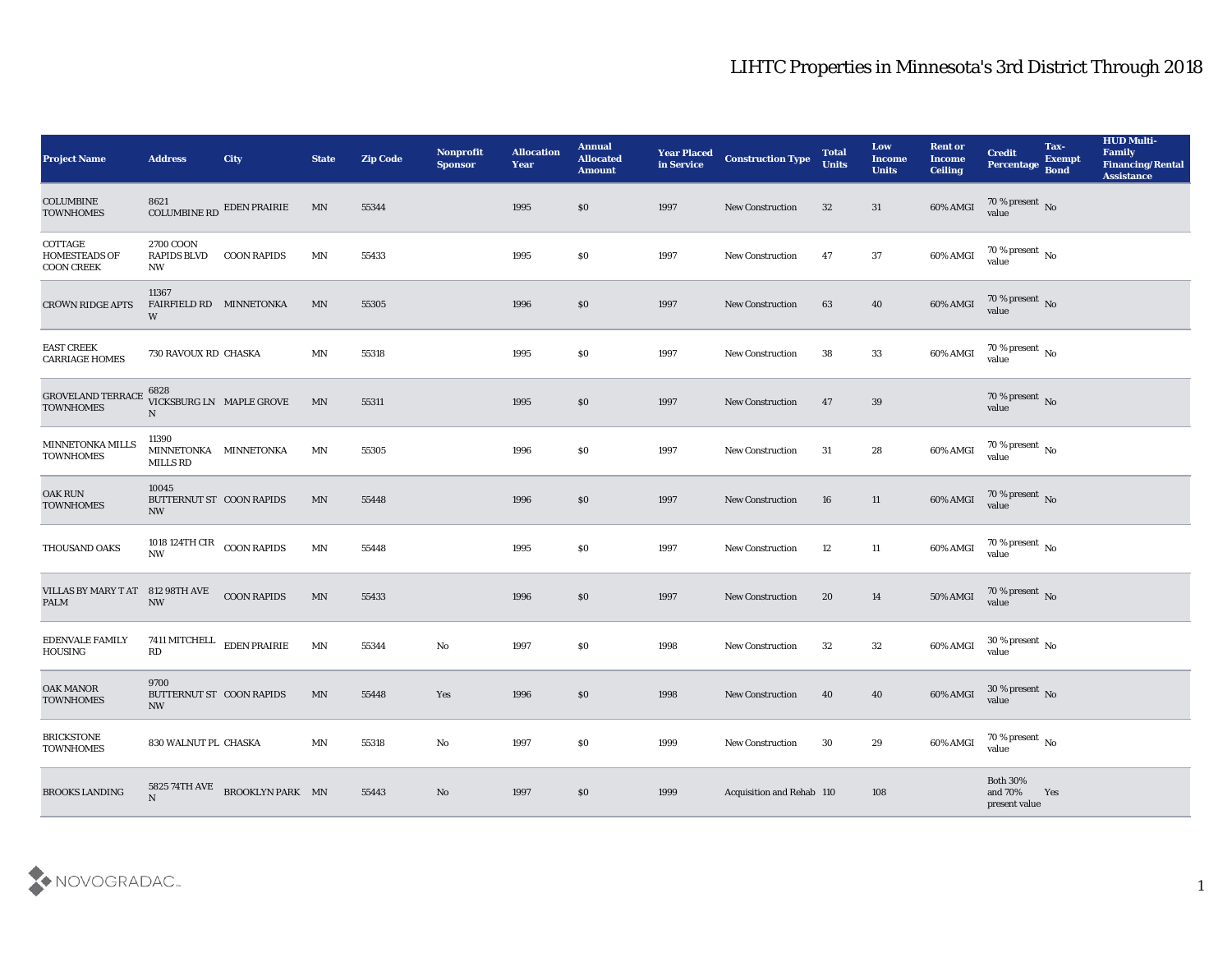## LIHTC Properties in Minnesota's 3rd District Through 2018

| <b>Project Name</b>                                                                            | <b>Address</b>                         | <b>City</b>                                              | <b>State</b>             | <b>Zip Code</b> | Nonprofit<br><b>Sponsor</b> | <b>Allocation</b><br><b>Year</b> | <b>Annual</b><br><b>Allocated</b><br><b>Amount</b> | <b>Year Placed</b><br>in Service | <b>Construction Type</b>  | <b>Total</b><br><b>Units</b> | Low<br><b>Income</b><br><b>Units</b> | <b>Rent or</b><br><b>Income</b><br><b>Ceiling</b> | <b>Credit</b><br>Percentage                 | Tax-<br><b>Exempt</b><br><b>Bond</b> | <b>HUD Multi-</b><br>Family<br><b>Financing/Rental</b><br><b>Assistance</b> |
|------------------------------------------------------------------------------------------------|----------------------------------------|----------------------------------------------------------|--------------------------|-----------------|-----------------------------|----------------------------------|----------------------------------------------------|----------------------------------|---------------------------|------------------------------|--------------------------------------|---------------------------------------------------|---------------------------------------------|--------------------------------------|-----------------------------------------------------------------------------|
| <b>CARVER RIDGE</b><br><b>TOWNHOMES</b>                                                        | 205<br><b>CROSSTOWN</b><br><b>BLVD</b> | <b>CHASKA</b>                                            | MN                       | 55318           | No                          | 1999                             | $\$0$                                              | 1999                             | Acquisition and Rehab 92  |                              | 82                                   | 60% AMGI                                          | <b>Both 30%</b><br>and 70%<br>present value | Yes                                  |                                                                             |
| LAKE SHORE TOWNHO! 13901 85TH PL N MAPLE GROVE                                                 |                                        |                                                          | MN                       | 55369           | Yes                         | 1998                             | \$0                                                | 1999                             | New Construction          | 19                           | 18                                   | 60% AMGI                                          | $\frac{70\%}{value}$ No                     |                                      |                                                                             |
| SHENANDOAH WOODS SHENANDOAH PLYMOUTH                                                           | 2205<br>LN N                           |                                                          | MN                       | 55447           | No                          | 1997                             | $\$0$                                              | 1999                             | <b>New Construction</b>   | 64                           | 46                                   | 60% AMGI                                          | 70 % present No<br>value                    |                                      |                                                                             |
| CARRIAGE HOUSE ASSC $_N^{6917}$ 76TH AVE BROOKLYN PARK MN                                      |                                        |                                                          |                          | 55428           | $\mathbf{Yes}$              | 1999                             | \$0\$                                              | 2000                             | Acquisition and Rehab 174 |                              | 146                                  | 60% AMGI                                          | $30\,\%$ present $\,$ Yes value             |                                      |                                                                             |
| CAMELOT SQUARE - A                                                                             | 11639 RAVEN ST $\,$ COON RAPIDS NW     |                                                          | MN                       | 55433           |                             | 1988                             | \$0                                                | 1988                             | <b>New Construction</b>   | 52                           | 52                                   |                                                   | Not<br>Indicated                            | No                                   |                                                                             |
| <b>BARBARY KNOLL</b>                                                                           | $1595\,\rm MLLPOND$ CHASKA CT          |                                                          | $\mathbf{M} \mathbf{N}$  | 55318           |                             | 1989                             | \$0\$                                              | 1989                             | Not Indicated             | 60                           | 37                                   |                                                   | Not<br>Indicated                            | No                                   |                                                                             |
| CAMELOT SQUARE - B $^{11659}_{\text{NW}}$ RAVEN ST COON RAPIDS                                 |                                        |                                                          | $\mathbf{M} \mathbf{N}$  | 55433           |                             | 1989                             | $\$0$                                              | 1989                             | <b>New Construction</b>   | 104                          | 104                                  |                                                   | Not<br>Indicated                            | No                                   |                                                                             |
| HERITAGE PARK APTS 425 CHAN VIEW CHANHASSEN<br>(CHANHASSEN)                                    |                                        |                                                          | MN                       | 55317           |                             | 1990                             | \$0\$                                              | 1989                             | Not Indicated             | 87                           | 86                                   |                                                   | Not<br>Indicated                            | Yes                                  |                                                                             |
| <b>RIVER MANOR APTS</b>                                                                        | 411 DAYTON RD CHAMPLIN                 |                                                          | MN                       | 55316           |                             | 1989                             | \$0                                                | 1989                             | Not Indicated             | 99                           | 88                                   |                                                   | Not<br>Indicated                            | No                                   |                                                                             |
| <b>STERLING POND</b>                                                                           |                                        | $16355\text{ WAGNER}\quad$ EDEN PRAIRIE WAY              | $\ensuremath{\text{MN}}$ | 55344           |                             | 1989                             | \$0\$                                              | 1990                             | Not Indicated             | 112                          | 68                                   |                                                   | Not<br>Indicated                            | Yes                                  |                                                                             |
| <b>BLOOMINGTON</b><br><b>FAMILY TOWNHOMES</b>                                                  |                                        | $10\,\rm{W}$ $90\,\rm{TH}\,\rm{ST}$ $\qquad$ BLOOMINGTON | MN                       | 55420           | No                          | 1990                             | \$79,936                                           | 1991                             | Acquisition and Rehab 20  |                              | 20                                   | 60% AMGI                                          | 30 % present $_{\rm Yes}$<br>value          |                                      |                                                                             |
| LAKEVIEW COMMONS $\begin{array}{cc} 15235 \ 18\textrm{TH} \ \textrm{AVE} \end{array}$ PLYMOUTH |                                        |                                                          | $\ensuremath{\text{MN}}$ | 55447           |                             | 1994                             | \$0                                                | 1995                             | <b>New Construction</b>   | 64                           | 62                                   |                                                   | 60% AMGI 70 % present No                    |                                      |                                                                             |
| <b>LIBERTY PARK</b>                                                                            | 12 106TH AVE<br>$\mathbf{N}\mathbf{W}$ | ${\rm COON}$ RAPIDS                                      | MN                       | 55448           |                             | 1995                             | $\$0$                                              | 1996                             | <b>New Construction</b>   | $\overline{7}$               | 3                                    | 60% AMGI                                          | $70$ % present $\,$ No value                |                                      |                                                                             |

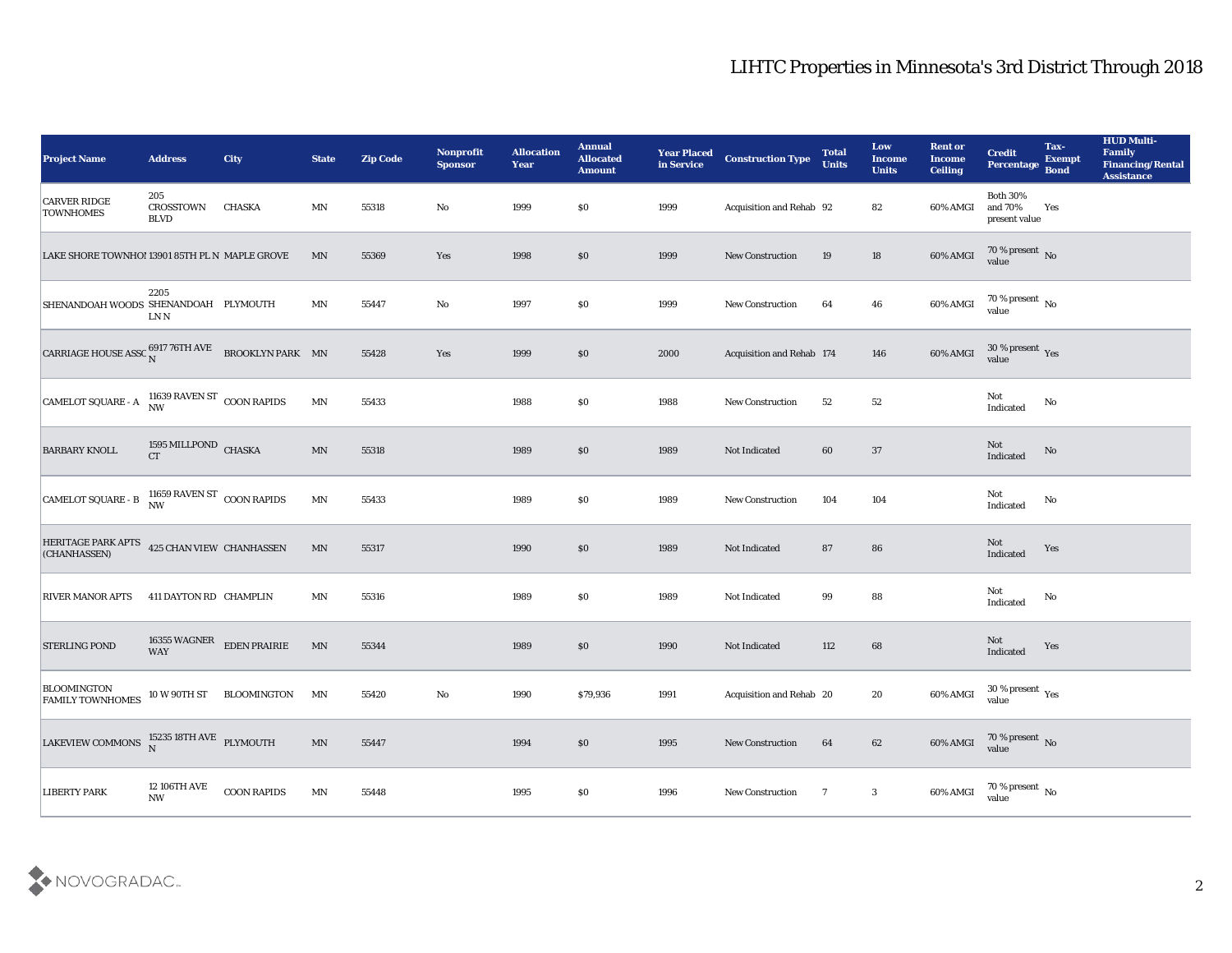| <b>Project Name</b>                                               | <b>Address</b>                          | <b>City</b>                | <b>State</b>            | <b>Zip Code</b> | Nonprofit<br><b>Sponsor</b> | <b>Allocation</b><br><b>Year</b> | <b>Annual</b><br><b>Allocated</b><br><b>Amount</b> | <b>Year Placed</b><br>in Service | <b>Construction Type</b>        | <b>Total</b><br><b>Units</b> | Low<br><b>Income</b><br><b>Units</b> | <b>Rent or</b><br><b>Income</b><br><b>Ceiling</b> | <b>Credit</b><br>Percentage             | Tax-<br><b>Exempt</b><br><b>Bond</b> | <b>HUD Multi-</b><br>Family<br><b>Financing/Rental</b><br><b>Assistance</b> |
|-------------------------------------------------------------------|-----------------------------------------|----------------------------|-------------------------|-----------------|-----------------------------|----------------------------------|----------------------------------------------------|----------------------------------|---------------------------------|------------------------------|--------------------------------------|---------------------------------------------------|-----------------------------------------|--------------------------------------|-----------------------------------------------------------------------------|
| <b>VILLAS OF CAROLINE</b>                                         | 1482 118TH LN<br>NW                     | <b>COON RAPIDS</b>         | MN                      | 55448           |                             | 1995                             | \$0                                                | 1996                             | <b>New Construction</b>         | 30                           | 30                                   | 60% AMGI                                          | 70 % present No<br>value                |                                      |                                                                             |
| <b>DRAKE APTS</b>                                                 | <b>10011 EGRET</b><br><b>BLVD NW</b>    | <b>COON RAPIDS</b>         | $\mathbf{M} \mathbf{N}$ | 55433           | No                          | 2001                             | $\$0$                                              | 2001                             | Acquisition and Rehab 48        |                              | 48                                   | 60% AMGI                                          | $30\,\%$ present $\,$ Yes value         |                                      |                                                                             |
| <b>HIGHLAND APTS</b>                                              |                                         | 5200 W 98TH ST BLOOMINGTON | MN                      | 55437           | No                          | 2002                             | \$0\$                                              | 2002                             | Acquisition and Rehab 97        |                              | 39                                   | 60% AMGI                                          | $30\,\%$ present $\,$ Yes value         |                                      |                                                                             |
| <b>LYNDALE AVENUE</b><br><b>TOWNHOMES</b>                         |                                         | 611 W 83RD ST MINNEAPOLIS  | MN                      | 55420           | No                          | 1999                             | \$0                                                | 2002                             | New Construction                | 23                           | 23                                   | 60% AMGI                                          | $70\,\%$ present $\,$ No value          |                                      |                                                                             |
| <b>NORTHSTAR RIDGE</b><br><b>APTS</b>                             | 10020<br><b>NW</b>                      | DOGWOOD ST MINNEAPOLIS     | MN                      | 55448           | No                          | 2002                             | \$0                                                | 2003                             | <b>New Construction</b>         | 56                           | ${\bf 38}$                           | 60% AMGI                                          | $70\,\%$ present $\,$ No value          |                                      |                                                                             |
| <b>SOUTHVIEW ESTATES</b>                                          | 8916 LYNDALE<br>AVE S                   | <b>BLOOMINGTON</b>         | MN                      | 55420           | No                          | 2002                             | \$0                                                | 2003                             | <b>New Construction</b>         | 47                           | 37                                   | 60% AMGI                                          | $70\,\%$ present $\,$ No value          |                                      |                                                                             |
| <b>CROSSTOWN</b><br><b>COMMONS</b>                                | 1200<br><b>CROSSTOWN</b><br><b>BLVD</b> | <b>CHASKA</b>              | $\mathbf{M} \mathbf{N}$ | 55318           | No                          | 2003                             | \$0\$                                              | 2004                             | Acquisition and Rehab 34        |                              | 34                                   | 60% AMGI                                          | $30\,\%$ present $\,\mathrm{Yes}$ value |                                      |                                                                             |
| <b>HILLSIDE TERRACE</b>                                           | 408 DEXTER DR LONG LAKE                 |                            | MN                      | 55356           | No                          | 2003                             | \$0                                                | 2004                             | <b>Acquisition and Rehab 44</b> |                              | 39                                   | 60% AMGI                                          | 30 % present $_{\rm Yes}$<br>value      |                                      |                                                                             |
| <b>MAPLE LAKES</b><br><b>TOWNHOMES</b>                            | 8430<br><b>FORESTVIEW</b><br>LN N       | <b>MAPLE GROVE</b>         | MN                      | 55369           | No                          | 2003                             | \$0\$                                              | 2004                             | <b>New Construction</b>         | 40                           | 34                                   | 60% AMGI                                          | $70\,\%$ present $\,$ No $\,$ value     |                                      |                                                                             |
| <b>STONE CREEK</b><br><b>VILLAGE OF MEDICINE MEDICINE</b><br>LAKE | 1020W<br><b>LAKE DR</b>                 | <b>MINNEAPOLIS</b>         | $\mathbf{M} \mathbf{N}$ | 55441           | No                          | 2002                             | \$0                                                | 2004                             | <b>New Construction</b>         | 130                          | 34                                   | 50% AMGI                                          | 70 % present $\,$ No $\,$<br>value      |                                      |                                                                             |
| BLUFFS AT NINE MILE 7475 FLYING<br><b>CREEK</b>                   | <b>CLOUD DR</b>                         | <b>EDEN PRAIRIE</b>        | MN                      | 55344           | No                          | 2002                             | \$0                                                | 2004                             | <b>New Construction</b>         | 188                          | 63                                   | 50% AMGI                                          | 30 % present Yes<br>value               |                                      |                                                                             |
| MAPLE TERRACE                                                     | 1560 HOWARD<br>$\operatorname{AVE}$     | <b>MAPLE PLAIN</b>         | $\mathbf{M} \mathbf{N}$ | 55359           | $\mathbf {No}$              | 2005                             | \$79,941                                           | 2005                             | Acquisition and Rehab 38        |                              | ${\bf 38}$                           | 60% AMGI                                          | $30\,\%$ present $\,$ Yes value         |                                      |                                                                             |
| PLEASANT PLACE                                                    | 21001 JOHN<br>MILLESS DR                | <b>ROGERS</b>              | $\mathbf{M} \mathbf{N}$ | 55374           | $\rm\thinspace No$          | 2005                             | \$56,957                                           | 2005                             | Acquisition and Rehab 24        |                              | 24                                   | 60% AMGI                                          | $30\,\%$ present $\,$ Yes value         |                                      |                                                                             |

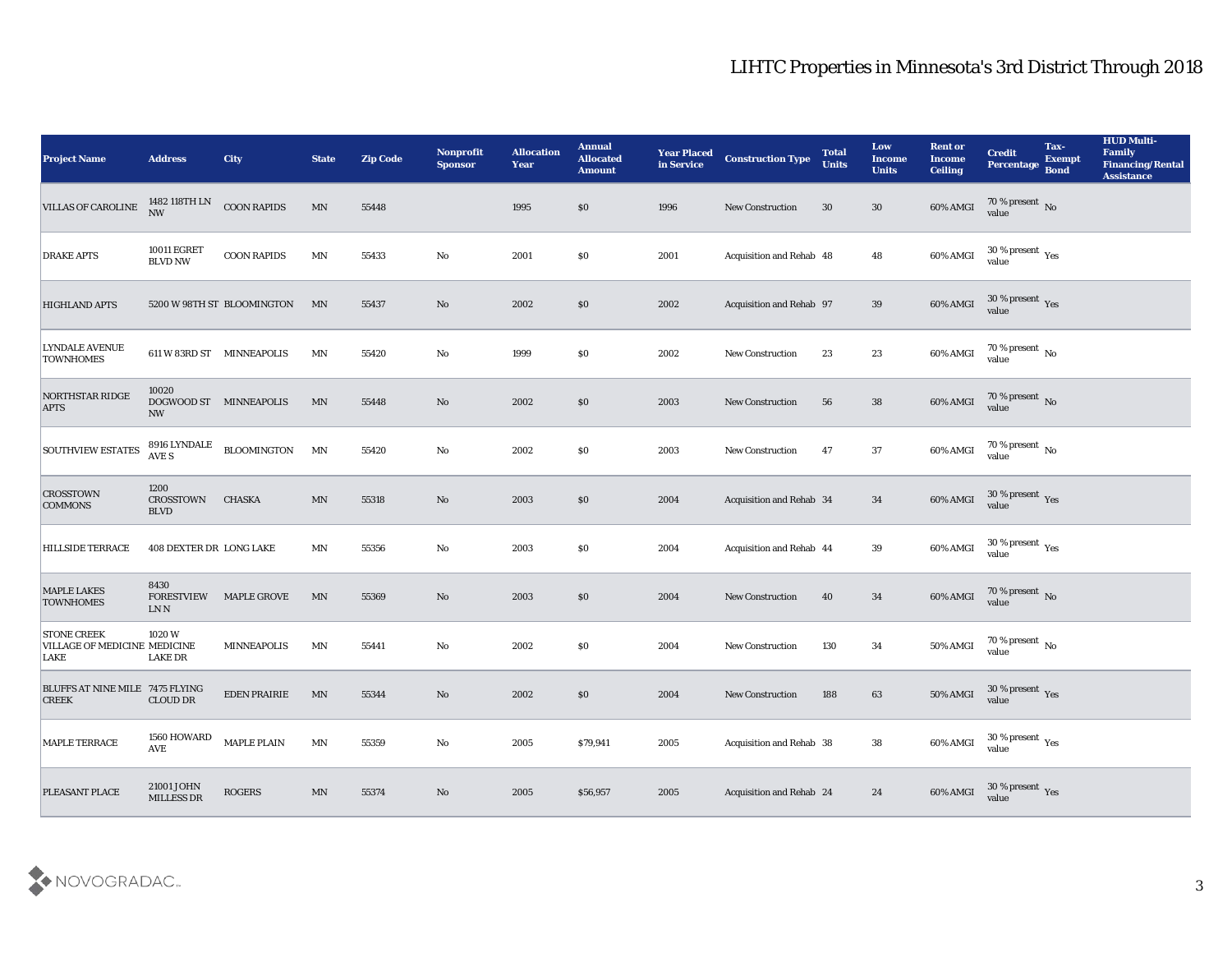| <b>Project Name</b>                           | <b>Address</b>                                  | <b>City</b>                                                                           | <b>State</b>             | <b>Zip Code</b> | Nonprofit<br><b>Sponsor</b> | <b>Allocation</b><br><b>Year</b> | <b>Annual</b><br><b>Allocated</b><br><b>Amount</b> | <b>Year Placed</b><br>in Service | <b>Construction Type</b>                                                          | <b>Total</b><br><b>Units</b> | Low<br><b>Income</b><br><b>Units</b> | <b>Rent or</b><br><b>Income</b><br><b>Ceiling</b> | <b>Credit</b><br><b>Percentage</b>          | Tax-<br><b>Exempt</b><br><b>Bond</b> | <b>HUD Multi-</b><br>Family<br><b>Financing/Rental</b><br><b>Assistance</b> |
|-----------------------------------------------|-------------------------------------------------|---------------------------------------------------------------------------------------|--------------------------|-----------------|-----------------------------|----------------------------------|----------------------------------------------------|----------------------------------|-----------------------------------------------------------------------------------|------------------------------|--------------------------------------|---------------------------------------------------|---------------------------------------------|--------------------------------------|-----------------------------------------------------------------------------|
| <b>SOUTH HAVEN</b>                            | 3400<br>PARKLAWN AVE EDINA                      |                                                                                       | $\mathbf{M} \mathbf{N}$  | 55435           | No                          | 2005                             | \$259,075                                          | 2005                             | Acquisition and Rehab 100                                                         |                              | 100                                  | 60% AMGI                                          | $30\,\%$ present $\,$ Yes value             |                                      |                                                                             |
| <b>SOUTH SHORE PARK</b>                       | 255 MILL ST                                     | <b>EXCELSIOR</b>                                                                      | MN                       | 55331           | No                          | 2005                             | \$170,403                                          | 2005                             | Acquisition and Rehab 67                                                          |                              | 67                                   | 60% AMGI                                          | $30\,\%$ present $\,$ Yes value             |                                      |                                                                             |
| <b>SUMMER POINT</b>                           | 5010 SUMMIT<br><b>AVE</b>                       | <b>EDINA</b>                                                                          | $\mathbf{M} \mathbf{N}$  | 55436           | $\mathbf {No}$              | 2005                             | \$69,964                                           | 2005                             | Acquisition and Rehab 29                                                          |                              | 29                                   | 60% AMGI                                          | $30\,\%$ present $\,$ Yes value             |                                      |                                                                             |
| <b>WESTONKA ESTATE</b>                        | 2461<br>COMMERCE<br><b>BLVD</b>                 | <b>MOUND</b>                                                                          | $\mathbf{M} \mathbf{N}$  | 55364           | No                          | 2005                             | \$94,450                                           | 2005                             | Acquisition and Rehab 42                                                          |                              | 42                                   | 60% AMGI                                          | $30\,\%$ present $\,$ Yes value             |                                      |                                                                             |
| <b>WILLOW WOOD</b><br><b>ESTATES</b>          | 10810 S SHORE<br>DR                             | PLYMOUTH                                                                              | $\ensuremath{\text{MN}}$ | 55441           | $\mathbf{N}\mathbf{o}$      | 2004                             | \$0                                                | 2005                             | Acquisition and Rehab 40                                                          |                              | 39                                   | 60% AMGI                                          | <b>Both 30%</b><br>and 70%<br>present value | No                                   |                                                                             |
| <b>ELM CREEK APTS</b>                         | 11715<br>CHAMPLIN DR                            | <b>CHAMPLIN</b>                                                                       | $\mathbf{M} \mathbf{N}$  | 55316           | No                          | 2005                             | \$153,748                                          | 2006                             | Both New Construction 72<br>and $\ensuremath{\mathrm{A}}/\ensuremath{\mathrm{R}}$ |                              | ${\bf 72}$                           | 60% AMGI                                          | $30\,\%$ present $\,$ Yes value             |                                      |                                                                             |
| MISSISSIPPI VIEW<br><b>APTS</b>               | 11010<br><b>MISSISSIPPI</b><br><b>BLVD NW</b>   | <b>COON RAPIDS</b>                                                                    | $\mathbf{M} \mathbf{N}$  | 55433           | $\mathbf{N}\mathbf{o}$      | 2006                             | \$341,667                                          | 2006                             | Acquisition and Rehab 96                                                          |                              | 95                                   | 60% AMGI                                          | $30\,\%$ present $\,$ Yes value             |                                      |                                                                             |
| <b>BLOOMING GLEN</b><br><b>TOWNHOMES</b>      | 733                                             | SOUTHGLEN DR BLOOMINGTON                                                              | MN                       | 55420           | No                          | 2007                             | \$633,222                                          | 2007                             | Acquisition and Rehab 50                                                          |                              | 50                                   | 60% AMGI                                          | $30\,\%$ present $\,$ No value              |                                      |                                                                             |
| <b>GATEWAY PLACE</b>                          | 721 LAKE SUSAN $_{\rm CHANHASSEN}$<br>DR        |                                                                                       | $\mathbf{M} \mathbf{N}$  | 55317           |                             | 2006                             | \$0                                                | 2007                             | Not Indicated                                                                     | 48                           | 47                                   | 60% AMGI                                          | Not<br>Indicated                            |                                      |                                                                             |
| <b>VICKSBURG</b><br><b>COMMONS</b>            | 6010<br>SHENANDOAH PLYMOUTH<br>LN N             |                                                                                       | $\mathbf{M} \mathbf{N}$  | 55446           | Yes                         | 2006                             | \$663,000                                          | 2007                             | <b>New Construction</b>                                                           | 50                           | $50\,$                               | 50% AMGI                                          | $70\,\%$ present $\,$ No value              |                                      |                                                                             |
| <b>AUTUMN RIDGE APTS</b>                      | $\mathbf N$                                     | $8500\; 63\text{RD}\;\text{AVE}\newline \text{BROOKLYN} \;\text{PARK}\quad \text{MN}$ |                          | 55428           | No                          | 2007                             | \$874,523                                          | 2007                             | Acquisition and Rehab 366                                                         |                              | 341                                  | 60% AMGI                                          | $30\,\%$ present $\,$ No $\,$<br>value      |                                      |                                                                             |
| <b>CLOVERFIELD</b><br><b>MARKETPLACE</b>      | 2915 CLOVER<br>$\mathop{\rm RIDGE}\nolimits$ DR | ${\rm CHASKA}$                                                                        | $\mathbf{M} \mathbf{N}$  | 55318           | Yes                         | 2006                             | \$685,997                                          | 2008                             | <b>New Construction</b>                                                           | 117                          | 59                                   | 50% AMGI                                          | $70\,\%$ present $\,$ No value              |                                      |                                                                             |
| <b>THE CROSSINGS AT</b><br><b>VALLEY VIEW</b> | AVE S                                           | 8735 PORTLAND $_{\rm BLOOMINGTON}$                                                    | MN                       | 55420           | $\rm\thinspace No$          | 2008                             | \$671,125                                          | 2009                             | New Construction                                                                  | 50                           | $50\,$                               | 60% AMGI                                          | 70 % present $\,$ No $\,$<br>value          |                                      |                                                                             |

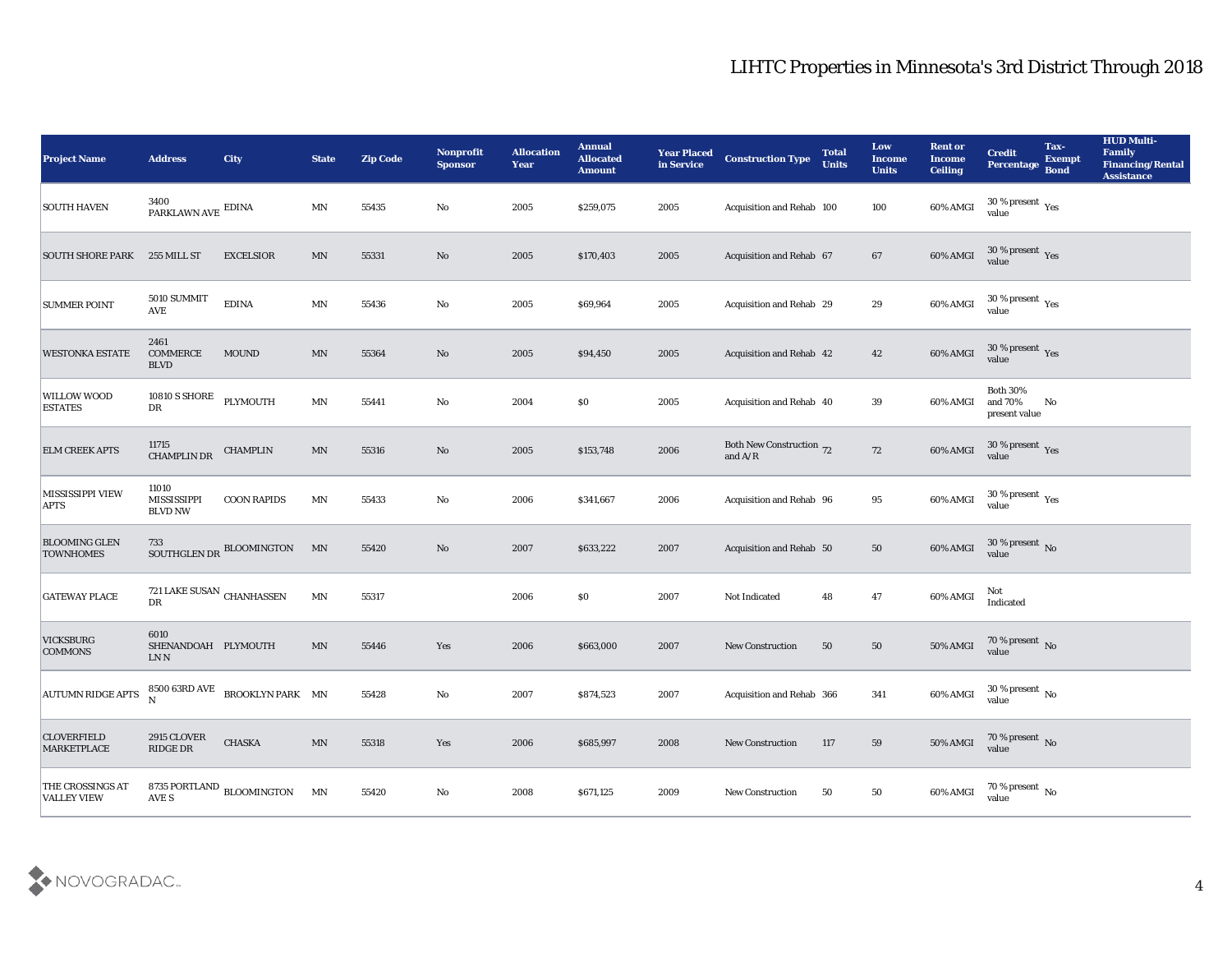| <b>Project Name</b>                         | <b>Address</b>                                         | City               | <b>State</b>             | <b>Zip Code</b> | <b>Nonprofit</b><br><b>Sponsor</b> | <b>Allocation</b><br><b>Year</b> | <b>Annual</b><br><b>Allocated</b><br><b>Amount</b> | <b>Year Placed</b><br>in Service | <b>Construction Type</b>  | <b>Total</b><br><b>Units</b> | Low<br><b>Income</b><br><b>Units</b> | <b>Rent or</b><br><b>Income</b><br>Ceiling | <b>Credit</b><br><b>Percentage</b>                   | Tax-<br><b>Exempt</b><br><b>Bond</b> | <b>HUD Multi-</b><br>Family<br><b>Financing/Rental</b><br><b>Assistance</b> |
|---------------------------------------------|--------------------------------------------------------|--------------------|--------------------------|-----------------|------------------------------------|----------------------------------|----------------------------------------------------|----------------------------------|---------------------------|------------------------------|--------------------------------------|--------------------------------------------|------------------------------------------------------|--------------------------------------|-----------------------------------------------------------------------------|
| MAPLE VILLAGE                               | 9220 ZANZIBAR $\,$ MAPLE GROVE LN N                    |                    | $\ensuremath{\text{MN}}$ | 55311           | No                                 | 2008                             | \$749,552                                          | 2009                             | <b>New Construction</b>   | 54                           | 53                                   | 50% AMGI                                   | $70\,\%$ present $\,$ No value                       |                                      |                                                                             |
| <b>TRALEE TERRACE</b>                       | 9900 REDWOOD $_{\rm COON}$ RAPIDS ST NW                |                    | $\ensuremath{\text{MN}}$ | 55433           | No                                 | 2010                             | \$286,940                                          | 2010                             | Acquisition and Rehab 68  |                              | 68                                   | 60% AMGI                                   | $30\,\%$ present $\,$ Yes value                      |                                      |                                                                             |
| <b>WEST VIEW ESTATES</b>                    | 6125<br>VICKSBURG LN PLYMOUTH<br>$\mathbf N$           |                    | MN                       | 55446           | No                                 | 2011                             | \$1,000,000                                        | 2012                             | <b>New Construction</b>   | 67                           | 67                                   | 60% AMGI                                   | 70 % present No<br>value                             |                                      | No                                                                          |
| YORKDALE<br><b>TOWNHOMES</b>                | 3218 W 76TH ST EDINA                                   |                    | $\mathbf{M} \mathbf{N}$  | 55435           | No                                 | 2012                             | \$415,697                                          | 2012                             | Acquisition and Rehab 90  |                              | 90                                   | 60% AMGI                                   | 30 % present $\rm\thinspace\gamma_{\rm es}$<br>value |                                      | $\rm\thinspace No$                                                          |
| <b>THE RIDGE APTS</b>                       | 12708 WAYZATA $\,$ MINNETONKA $\,$ BLVD                |                    | $\mbox{MN}$              | 55305           | No                                 | 2012                             | \$940,793                                          | 2013                             | <b>New Construction</b>   | 64                           | 51                                   | 60% AMGI                                   | $70\,\%$ present $\,$ No value                       |                                      | No                                                                          |
| <b>BOTTINEAU RIDGE</b><br><b>APARTMENTS</b> | 11875 80TH<br><b>AVENUE</b><br><b>NORTH</b>            | <b>MAPLE GROVE</b> | MN                       | 55369           |                                    | 2013                             | \$0                                                | 2014                             | Not Indicated             | 50                           | 50                                   | 60% AMGI                                   | Not<br>Indicated                                     |                                      | Yes                                                                         |
| <b>CREEKS RUN</b><br><b>TOWNHOMES</b>       | 418, 420, 422,<br>424 YELLOW<br><b>BRICK COURT</b>     | <b>CHASKA</b>      | $\ensuremath{\text{MN}}$ | 55318           |                                    | 2013                             | \$0                                                | 2014                             | Not Indicated             | 40                           | 40                                   | 60% AMGI                                   | Not<br>Indicated                                     |                                      | Yes                                                                         |
| <b>YORTKTOWN</b><br><b>CONTENENTIAL</b>     | 7151 YORK<br><b>AVENUE SOUTH</b>                       | <b>EDINA</b>       | MN                       | 55435           | No                                 | 2014                             | \$1,140,166                                        | 2015                             | Acquisition and Rehab 264 |                              | 264                                  | 60% AMGI                                   | 30 % present $\gamma_{\rm es}$<br>value              |                                      | No                                                                          |
| : TONKA ON THE<br><b>CREEK</b>              | 9731<br>MINNETONKA MINNETONKA<br><b>BOULEVARD</b>      |                    | MN                       | 55305           | No                                 | 2014                             | \$90,808                                           | 2016                             | <b>New Construction</b>   | 100                          | 20                                   | <b>50% AMGI</b>                            | 30 % present<br>value                                |                                      | $\rm No$                                                                    |
| <b>CROSSROADS OF</b><br><b>EDINA</b>        | 5500-5508 OAK<br><b>GLEN ROAD</b>                      | <b>EDINA</b>       | MN                       | 55439           | No                                 | 2016                             | \$179,464                                          | 2016                             | Acquisition and Rehab 64  |                              | 26                                   | 50% AMGI                                   | 30 % present<br>value                                |                                      | $\rm\thinspace No$                                                          |
| MEDINA TOWNHOMES CLYDESDALE MEDINA          | 541<br><b>CIRCLE</b>                                   |                    | MN                       | 55340           | No                                 | Insufficient<br>Data             | \$619,567                                          | 2016                             | New Construction          | 26                           | 26                                   |                                            | 70 % present<br>value                                |                                      | $\mathbf{N}\mathbf{o}$                                                      |
| <b>RIVER NORTH</b>                          | 10940 CROOKED<br>LAKE<br><b>BOULEVARD</b><br><b>NW</b> | <b>COON RAPIDS</b> | $\mathbf{M} \mathbf{N}$  | 55433           | $\rm\thinspace No$                 | 2015                             | \$841,228                                          | 2016                             | <b>New Construction</b>   | 167                          | 167                                  | 60% AMGI                                   | 30 % present<br>value                                |                                      | $\rm\thinspace No$                                                          |
| THE CHASE AT NINE<br><b>MILE CREEK</b>      | 5709 ROWLAND MINNETONKA                                |                    | MN                       | 55431           | $\rm\thinspace No$                 | 2016                             | \$117,955                                          | 2016                             | New Construction          | 106                          | 22                                   | 50% AMGI                                   | 30 % present<br>value                                |                                      | $\rm\thinspace No$                                                          |